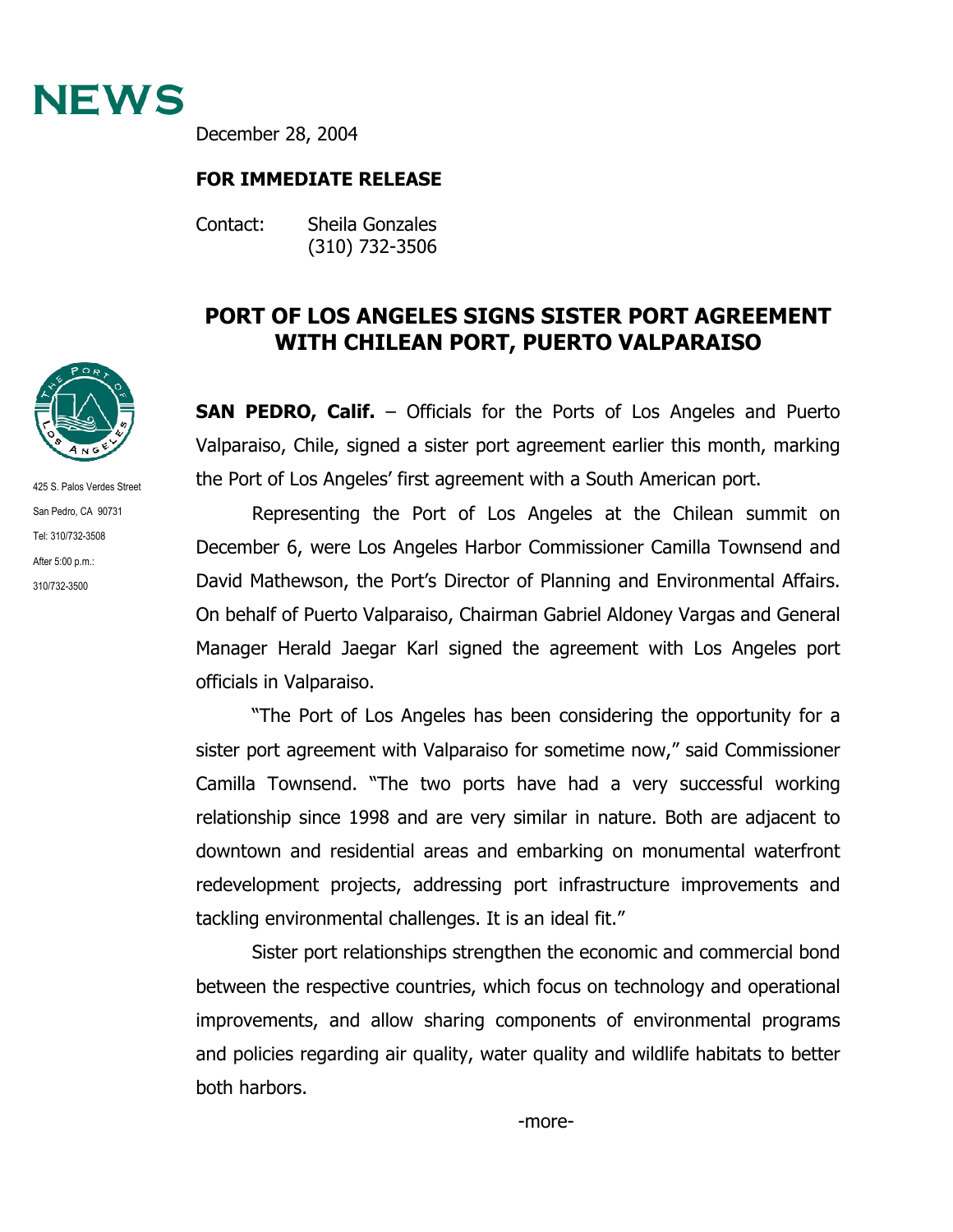## **Sister Port Agreement**

**2-2-2**

The Port of Los Angeles and Puerto Valparaiso both share waterfront enhancement and community revitalization in future development plans. The Port of Los Angeles has also maintained an international office in Santiago, Chile since 1995 and currently holds sister and friendship port agreements with 15 different ports around the world.

Chile is the world's leading exporter of winter fruit. The Port of Los Angeles receives more Chilean fruit than any other U.S. West Coast port. In 2003, the Port of Los Angeles received 253,533 tons of fresh fruit from Chile, a 9.7 percent increase of 22,508 tons compared to calendar year 2002. Los Angeles receives all West Coast-bound Chilean avocado exports – approximately 65,000 pallets, or 228 million avocados annually – and nearly all of the region's imported fresh grapes, equaling 113,312 tons.

The Port of Los Angeles is America's premier port. As the leading containerport in the nation and a critical hub in the international supply chain, the Port generates thousands of stable, well paying jobs. It has also placed a high priority on smart growth initiatives combined with high security, environmental stewardship and community outreach. The Port of Los Angeles is a proprietary, selfsupporting department of the City of Los Angeles. The Port of Los Angeles . . . Anchoring a bright future.

-more-